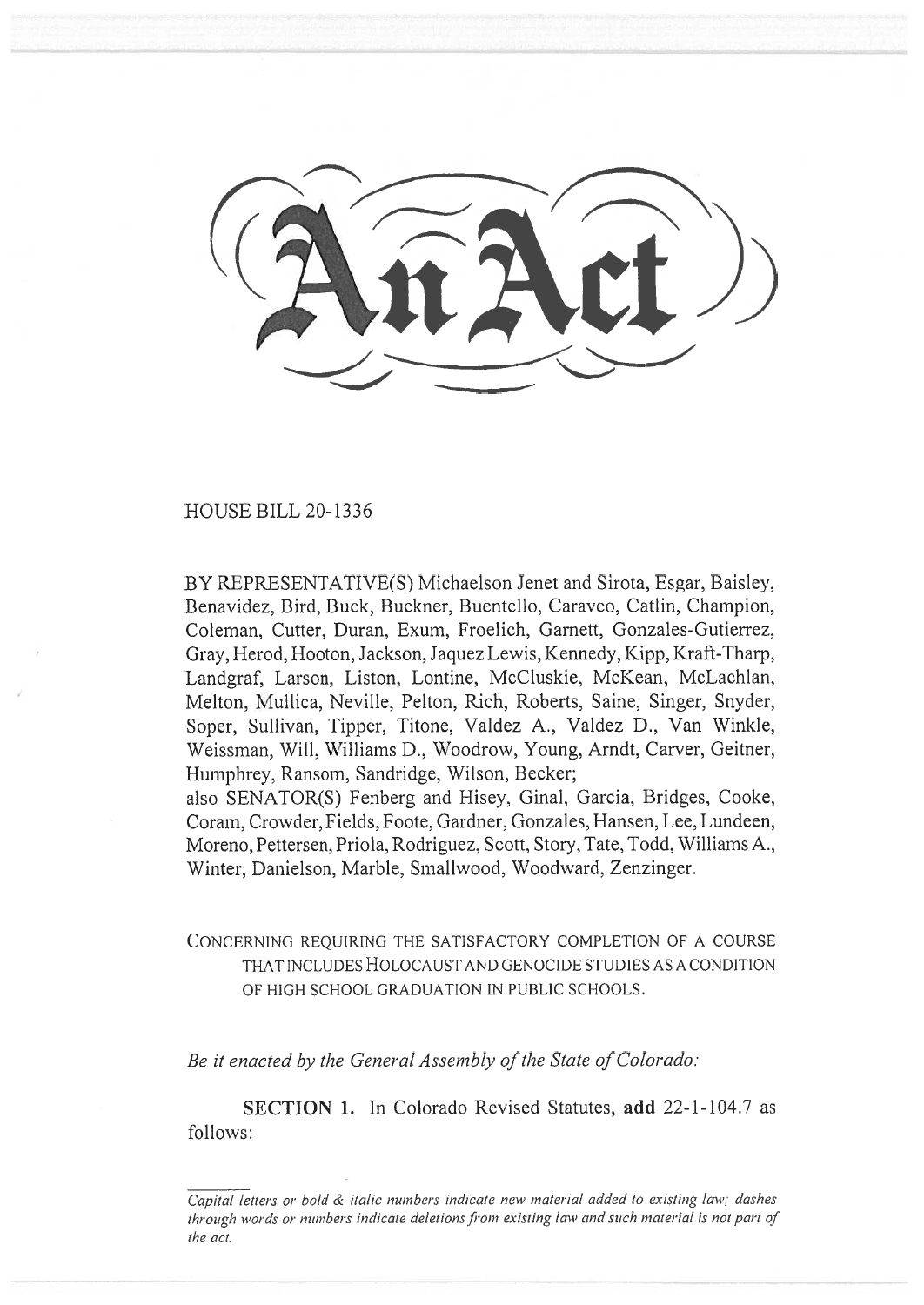**22-1-104.7. Teaching of Holocaust and genocide studies definitions.** (1) **As** USED IN THIS SECTION, UNLESS THE CONTEXT OTHERWISE REQUIRES:

(a) "GENOCIDE" MEANS ANY OF THE FOLLOWING ACTS COMMITTED WITH THE INTENT TO DESTROY, IN WHOLE OR IN PART, A NATIONAL, ETHNIC, RACIAL, OR RELIGIOUS GROUP:

(I) KILLING MEMBERS OF A NATIONAL, ETHNIC, RACIAL, OR RELIGIOUS GROUP;

(II) CAUSING SERIOUS BODILY OR MENTAL HARM TO MEMBERS OF A NATIONAL, ETHNIC, RACIAL, OR RELIGIOUS GROUP;

(III) DELIBERATELY INFLICTING ON A NATIONAL, ETHNIC, RACIAL, OR RELIGIOUS GROUP CONDITIONS OF LIFE CALCULATED TO BRING ABOUT ITS PHYSICAL DESTRUCTION IN WHOLE OR IN PART;

(IV) IMPOSING MEASURES INTENDED TO PREVENT BIRTHS WITHIN A NATIONAL, ETHNIC, RACIAL, OR RELIGIOUS GROUP; OR

(V) FORCIBLY TRANSFERRING CHILDREN OF A NATIONAL, ETHNIC, RACIAL, OR RELIGIOUS GROUP TO ANOTHER GROUP.

(b) "HOLOCAUST" MEANS THE SYSTEMATIC, BUREAUCRATIC, STATE-SPONSORED PERSECUTION AND MURDER OF APPROXIMATELY SIX MILLION JEWS AND FIVE MILLION INDIVIDUALS TARGETED FOR THEIR RELIGION, DISABILITY, OR IDENTITY BY THE NAZI REGIME AND ITS COLLABORATORS.

(c) "HOLOCAUST AND GENOCIDE STUDIES" MEANS STUDIES ON THE HOLOCAUST, GENOCIDE, AND OTHER ACTS OF MASS VIOLENCE, INCLUDING BUT NOT LIMITED TO THE ARMENIAN GENOCIDE.

(2) (a) FOR SCHOOL YEARS BEGINNING ON OR AFTER JULY 1, 2023, EACH SCHOOL DISTRICT BOARD OF EDUCATION AND CHARTER SCHOOL SHALL INCORPORATE THE STANDARDS ON HOLOCAUST AND GENOCIDE STUDIES DEVELOPED BY THE STATE BOARD PURSUANT TO SECTION 22-7-1005 (2.7) INTO AN EXISTING COURSE THAT IS CURRENTLY A CONDITION OF HIGH

PAGE 2-HOUSE BILL 20-1336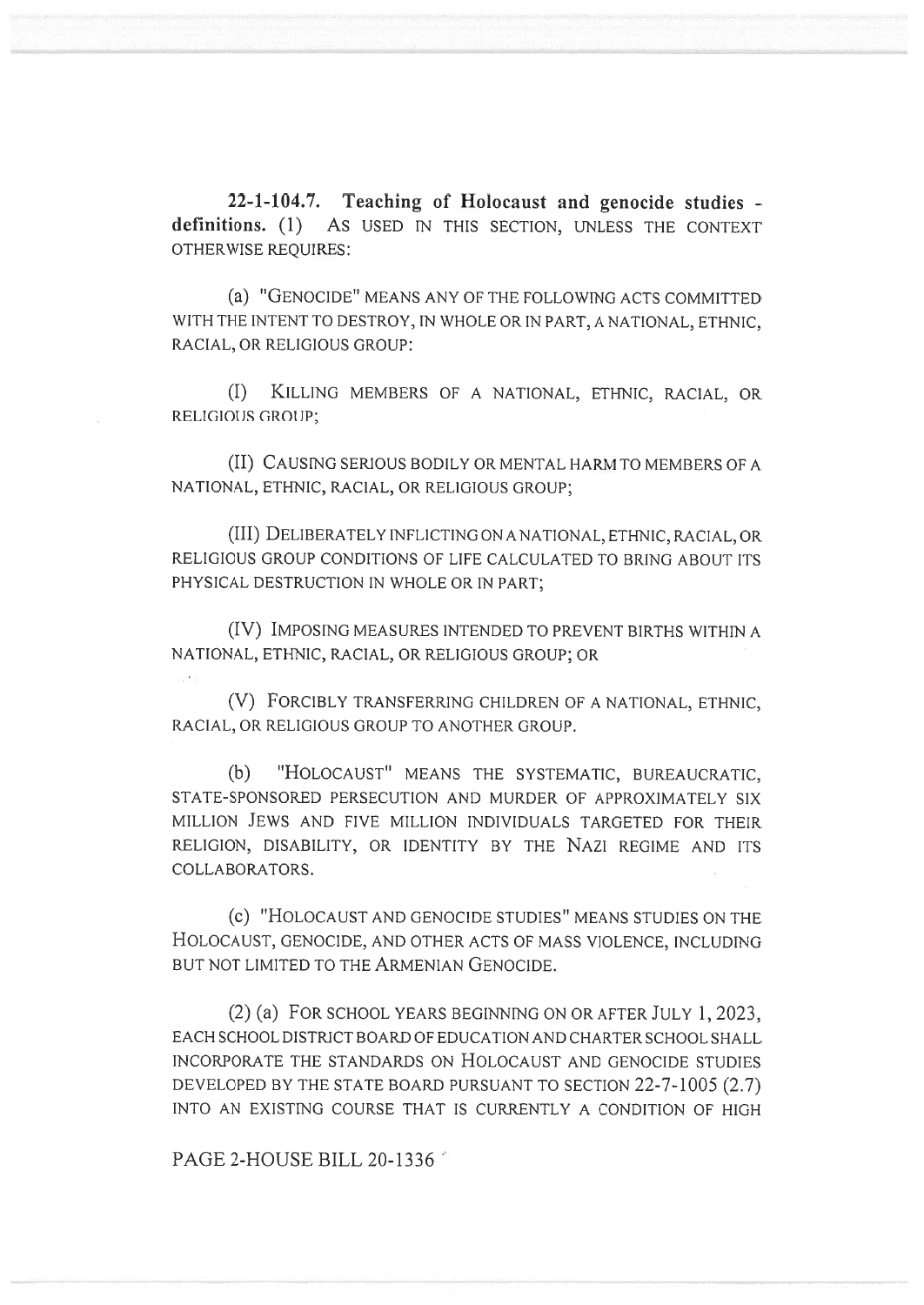## SCHOOL GRADUATION.

(b) THE PROVISIONS OF SUBSECTION (2)(a) OF THIS SECTION APPLIES ONLY IF THE STANDARDS ARE ADOPTED BY THE STATE BOARD ON OR BEFORE JULY 1, 2023.

(3) A SCHOOL DISTRICT OR CHARTER SCHOOL MAY UTILIZE THE RESOURCE BANK CREATED PURSUANT TO SECTION 22-2-127.3 OR OTHER ALTERNATIVE PROGRAMS OR MATERIALS TO IMPLEMENT THE PROVISIONS OF THIS SECTION. ANY PROGRAMS OR MATERIALS USED IN TEACHING HOLOCAUST AND GENOCIDE STUDIES MUST REPRESENT BEST PRACTICES AND BE DEVELOPED USING INPUT FROM EXPERTS IN THE AREA OF HOLOCAUST AND GENOCIDE STUDIES.

**SECTION 2.** In Colorado Revised Statutes, 22-7-1005, **add** (2.7) as follows:

**22-7-1005. Preschool through elementary and secondary education - aligned standards - adoption - revisions.** (2.7) (a) ON OR BEFORE JULY 1, 2021, THE STATE BOARD SHALL ADOPT STANDARDS THAT IDENTIFY THE KNOWLEDGE AND SKILLS THAT STUDENTS SHOULD ACQUIRE AS A CONDITION OF HIGH SCHOOL GRADUATION RELATED TO HOLOCAUST AND GENOCIDE STUDIES, AS DEFINED IN SECTION 22-1-104.7 (1), INCLUDING BUT NOT LIMITED TO THE ARMENIAN GENOCIDE.

(b) IN CREATING THE STANDARDS DESCRIBED IN SUBSECTION (2.7)(a) OF THIS SECTION, THE DEPARTMENT OF EDUCATION SHALL UTILIZE A STAKEHOLDER PROCESS THAT IS COST-EFFECTIVE AND EFFICIENT, INCLUDING THE USE OF EXPERTS IN THE COMMUNITY.

(c) THE ADOPTION OF THE STANDARDS IDENTIFIED IN THIS SUBSECTION (2.7) IS CONDITIONAL ON THE RECEIPT OF GIFTS, GRANTS, OR DONATIONS.

**SECTION 3.** In Colorado Revised Statutes, **add** 22-2-127.3 as follows:

**22-2-127.3. Holocaust and genocide studies - resource bank technical assistance - definitions.** (1) As USED IN THIS SECTION, UNLESS THE CONTEXT OTHERWISE REQUIRES:

PAGE 3-HOUSE BILL 20-1336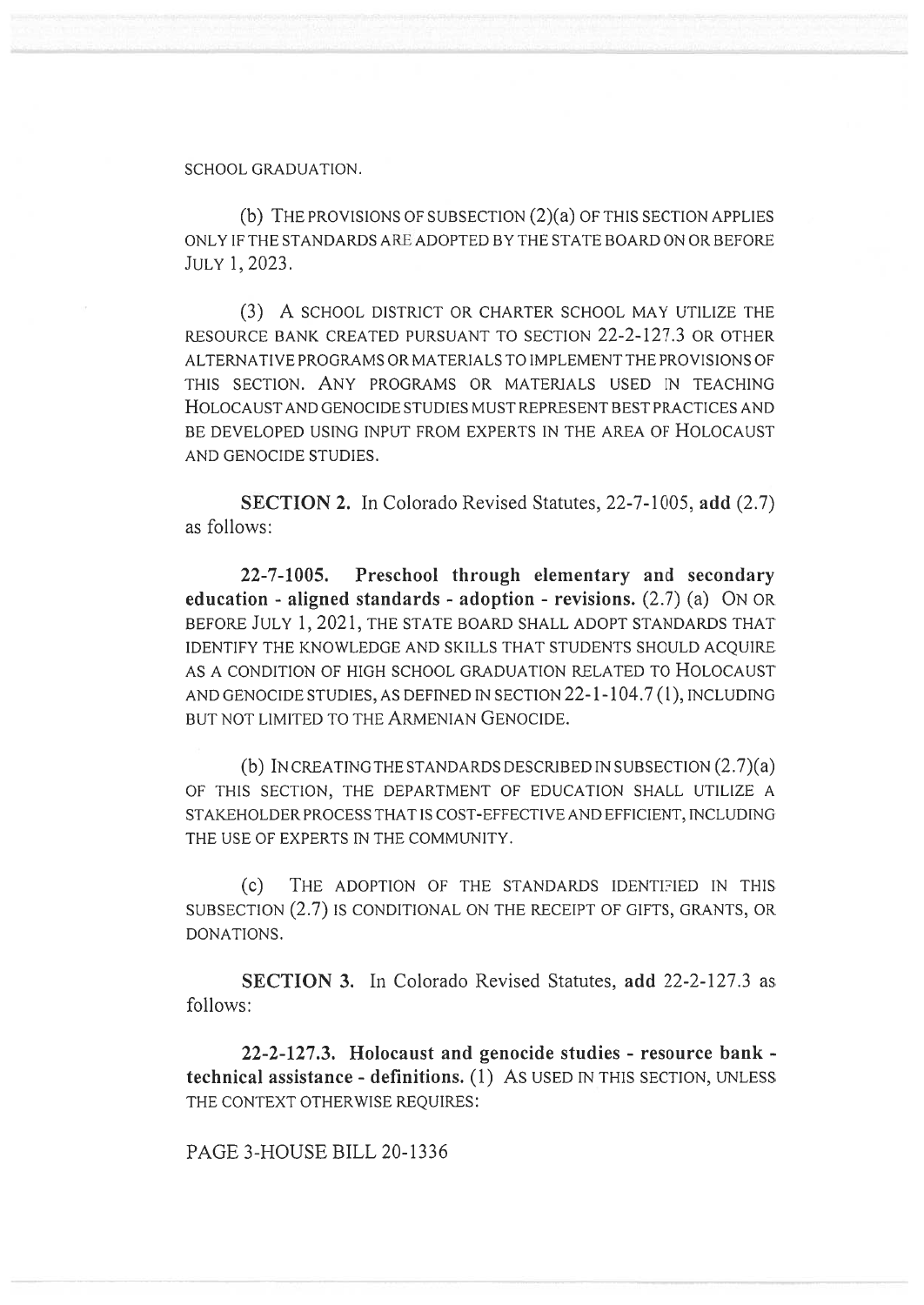(a) "GENOCIDE" HAS THE SAME MEANING AS SET FORTH IN SECTION 22-1-104.7 (1)(a).

(b) "HOLOCAUST" HAS THE SAME MEANING AS SET FORTH IN SECTION  $22 - 1 - 104.7$  (1)(b).

(c) "HOLOCAUST AND GENOCIDE STUDIES" HAS THE SAME MEANING AS SET FORTH IN SECTION 22-1-104.7 (1)(c).

(2) (a) THE DEPARTMENT SHALL CREATE AND MAINTAIN A PUBLICLY AVAILABLE RESOURCE BANK OF MATERIALS PERTAINING TO HOLOCAUST AND GENOCIDE COURSES AND PROGRAMS. AT A MINIMUM, THE RESOURCE BANK MUST INCLUDE:

(I) SAMPLE ACADEMIC CONTENT STANDARDS FOR HOLOCAUST AND GENOCIDE STUDIES;'

(II) SAMPLE PROGRAMS OF INSTRUCTION FOR HOLOCAUST AND GENOCIDE STUDIES;

(III) SAMPLES OF HOLOCAUST AND GENOCIDE STUDIES LEARNING RESOURCES, INCLUDING FIRST-PERSON TESTIMONY;

(IV) SAMPLE MATERIALS FOR PROFESSIONAL EDUCATOR DEVELOPMENT IN TEACHING HOLOCAUST AND GENOCIDE STUDIES; AND

(V) CASE STUDIES ON THE HOLOCAUST AND GENOCIDES, INCLUDING BUT NOT LIMITED TO THE ARMENIAN GENOCIDE.

(b) THE DEPARTMENT SHALL ENSURE THAT THE MATERIALS INCLUDED IN THE RESOURCE BANK REPRESENT THE BEST PRACTICES IN TEACHING HOLOCAUST AND GENOCIDE STUDIES, AND THE DEPARTMENT SHALL SEEK INPUT FROM EXPERTS IN THE AREA OF HOLOCAUST AND GENOCIDE STUDIES IN COMPILING THE MATERIALS.

(c) THE DEPARTMENT SHALL ENSURE THAT THE RESOURCE BANK IS AVAILABLE FOR ACCESS BY SCHOOL DISTRICTS, CHARTER SCHOOLS, BOARDS OF COOPERATIVE SERVICES, AND THE PUBLIC BY JULY 1, 2021.

(3) To THE EXTENT SUCH RESOURCES AND TOOLS ARE READILY

PAGE 4-HOUSE BILL 20-1336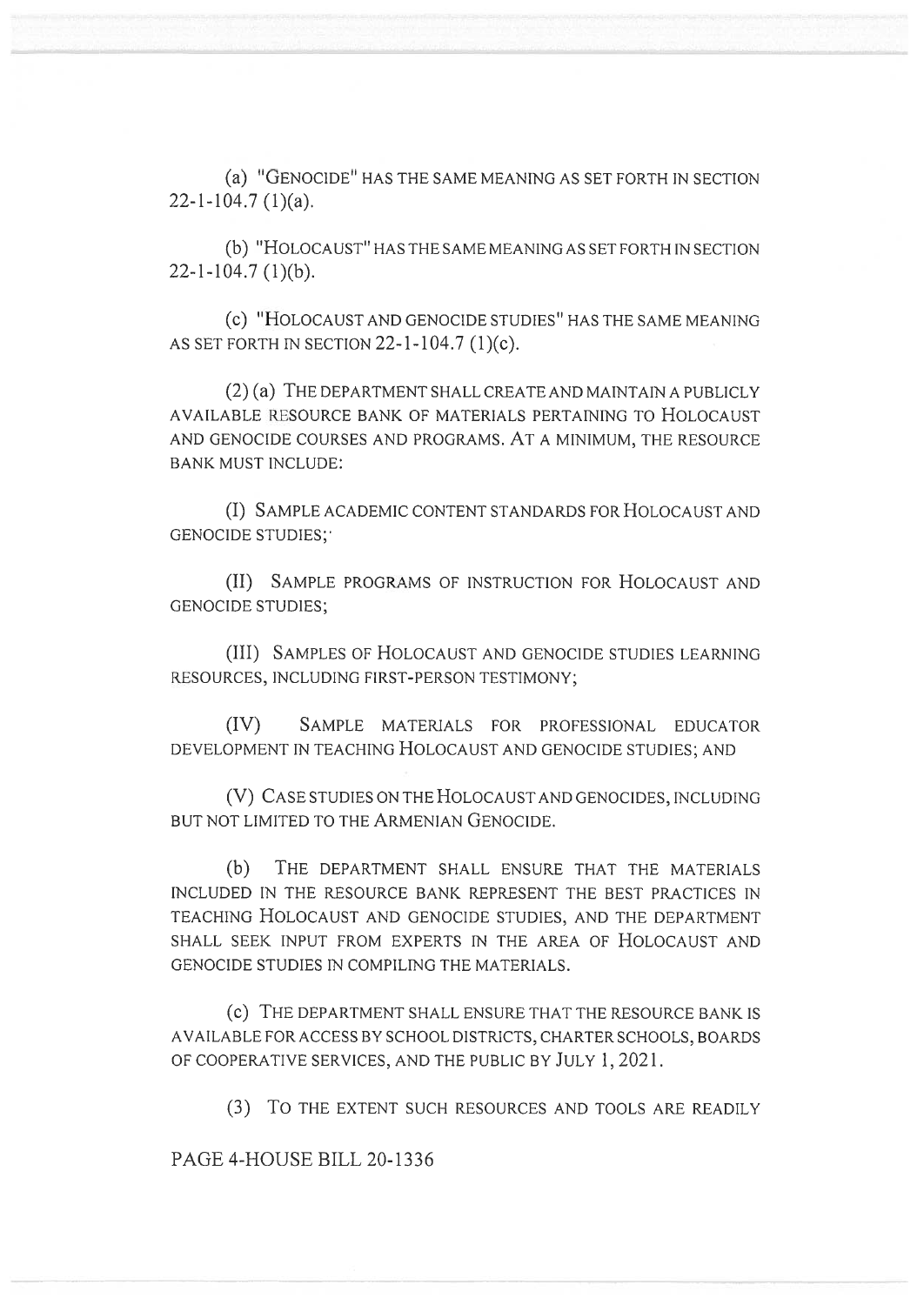AVAILABLE TO THE DEPARTMENT, THE RESOURCE BANK MAY ALSO:

(a) IDENTIFY EXISTING RESOURCES AND TOOLS THAT PROVIDE OPPORTUNITIES FOR EXPERTS IN HOLOCAUST AND GENOCIDE STUDIES TO BE PAIRED WITH A TEACHER IN THE CLASSROOM TO CO-TEACH COURSES IN HOLOCAUST AND GENOCIDE STUDIES; AND

(b) INCLUDE A LISTING OF SCHOOLS AND SCHOOL DISTRICTS THAT ARE INTERESTED IN FINDING EXPERTS WHO WISH TO VOLUNTEER TO CO-TEACH COURSES IN HOLOCAUST AND GENOCIDE STUDIES AND A LISTING OF EXPERTS WHO ARE INTERESTED IN VOLUNTEERING TO CO-TEACH SUCH COURSES.

(4) THE DEPARTMENT MAY SEEK, ACCEPT, AND EXPEND GIFTS, GRANTS, OR DONATIONS FROM PRIVATE OR PUBLIC SOURCES FOR THE PURPOSES OF THIS SECTION.

**SECTION 4. Safety clause.** The general assembly hereby finds,

## PAGE 5-HOUSE BILL 20-1336